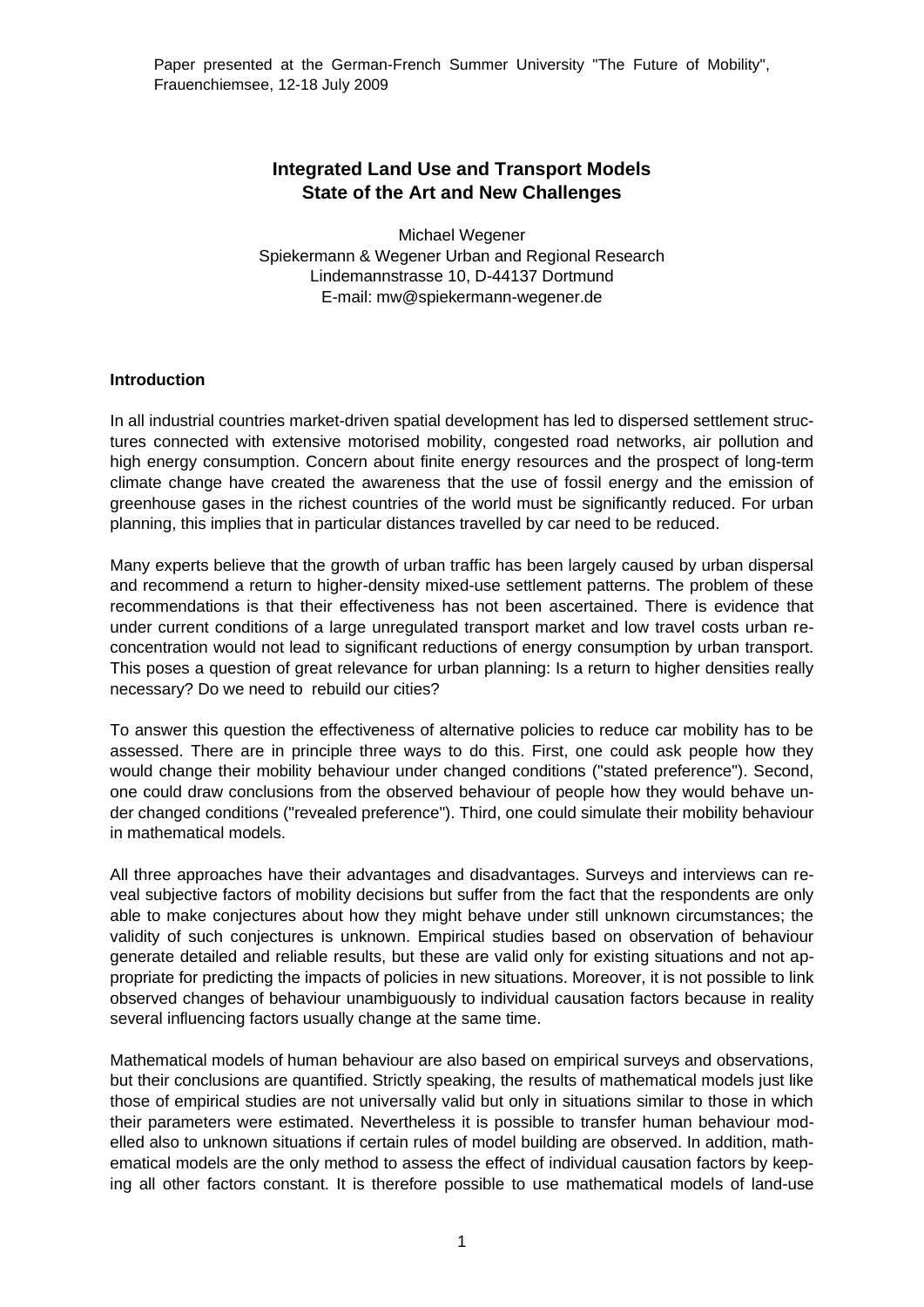transport interaction to forecast the spatial development of an urban area and the resulting mobility patterns and to provide information on how to achieve a more equitable and sustainable urban system in the future.

In this paper the history of integrated urban land-use transport models is outlined. It is shown how changing problems of cities and changing planning paradigms have influenced the acceptance and application of urban models in the planning practice. It is argued that to cope with the demographic and ecological challenges cities are facing today substantial changes in model philosophy and method are required.

## **Land Use and Transport**

That land use and transport in urban regions are closely interrelated is common wisdom among urban planners. That the spatial separation of human activities requires the movement of people and goods between them is one of the basic tenets of transport analysis and forecasting. Based on this paradigm it is easy to understand that suburbanisation is connected with increasing spatial division of labour and hence increasing mobility.

The reverse relationship, from transport to land use, is less well known. There is a vague understanding that the evolution from the medieval city in which most movements were on foot to the sprawling agglomeration of today with its massive daily traffic flows would not have been possible without first the railway and later the automobile, which has made almost every location in the urban region nearly equally suited as a place of work or place to live. But exactly how the development of the transport system influences the location decisions of landlords, investors, firms and households is not understood by many planners.

The recognition that mobility and location decisions co-determine each other and that therefore transport and land use planning need to be co-ordinated led to the notion of the "land-use transport feedback cycle" (Wegener and Fürst, 1999). The set of relationships implied by this term can be summarised as follows (see Figure 1):

- The distribution of *land uses*, such as residential, industrial or commercial, over the urban area determines the locations of households and firms and so the locations of human *activities* such as living, working, shopping, education and leisure.
- The distribution of human *activities* in space requires spatial interactions or trips in the *transport system* to overcome the distance between the locations of activities.
- These spatial interactions are based on decisions of travellers about car availability, number of trips, destination, mode and route. They result in *traffic flows* and, in case of congestion, in increased travel times, trip lengths and travel costs.
- Travel times, trip lengths and travel costs create opportunities for spatial interactions that can be measured as *accessibility*.
- The spatial distribution of accessibility influences, among other attractiveness indicators, location decisions of investors and results in changes of the *building stock* by demolition, upgrading or new construction.
- These changes in building supply determine location and relocation decisions of households and firms and so the distribution of *activities* in space.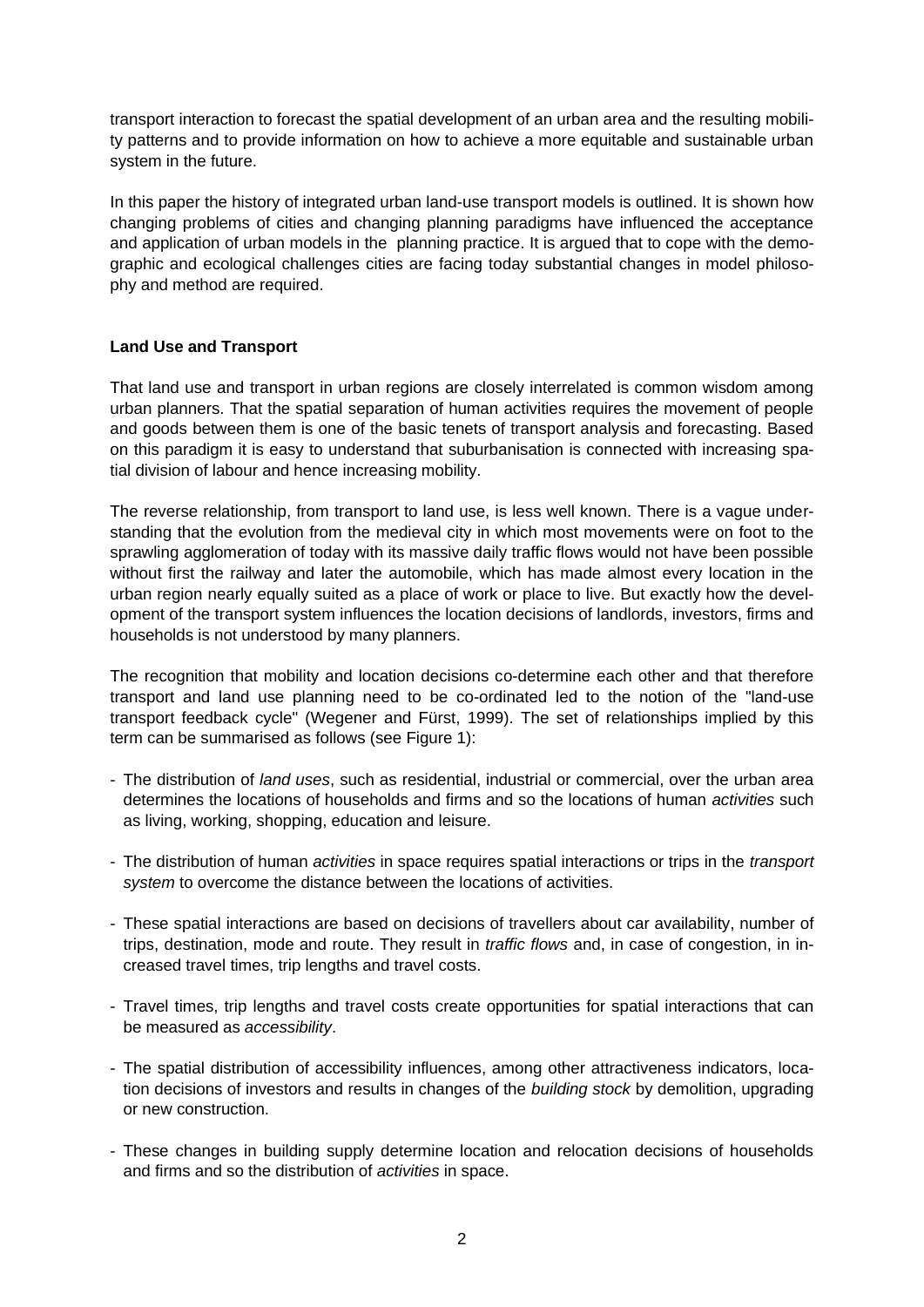

Figure 1. The land-use transport feedback cycle

# **Models of Spatial Urban Development**

The growing knowledge about the relationships between urban land use and transport was behind the development of the first integrated land-use transport models in the USA in the 1960s. The *Model of Metropolis* by Lowry (1964) was the first attempt to quantify the land-use transport feedback cycle in one integrated model. The Lowry model essentially consists of two nested spatial interaction models of work trips and shopping and service trips used to predict the locations of residences and retail and services facilities. The Lowry model stimulated a large number of increasingly complex land-use transport models in the USA, including the models by Goldner (1971) and Putman (1983; 1991), and only little later also in Europe, such as the models by Echenique (Geraldes u.a., 1978), Mackett (1983) and Wegener (1982).

Many of these early models were not successful because of unexpected difficulties of data collection and calibration and the still imperfect computer technology of the time. More important, however, was that the models were mainly oriented towards urban growth and the efficiency of the transport system and had nothing to say about the ethnic and social conflicts arising in US cities at that time. Moreover, the models were committed to the paradigm of synoptic rationalism in planning theory, which was increasingly replaced by incremental, participatory forms of planning. In his "Requiem for large scale models", Lee (1973) accused the models of "seven sins": hypercomprehensiveness, grossness, mechanicalness, expensiveness, hungriness, wrongheadedness and complicatedness. The result of the change in acceptance of the models was that the urban modelling community retreated to the basements of academia.

But the requiem was premature. Many of the technical problems of the early models were solved by better data availability and faster computers. The spatial and substantial resolution of the models was increased and they were based on better theories, such as bid-rent theory, discrete choice theory and user equilibrium in transport networks. In addition better visualisation techniques made the results of the models better understood by citizens and policy makers. A new generation of models paid more attention to aspects of social equity. Figure 2 gives an overview of the major land-use transport models in the world in the 1980s.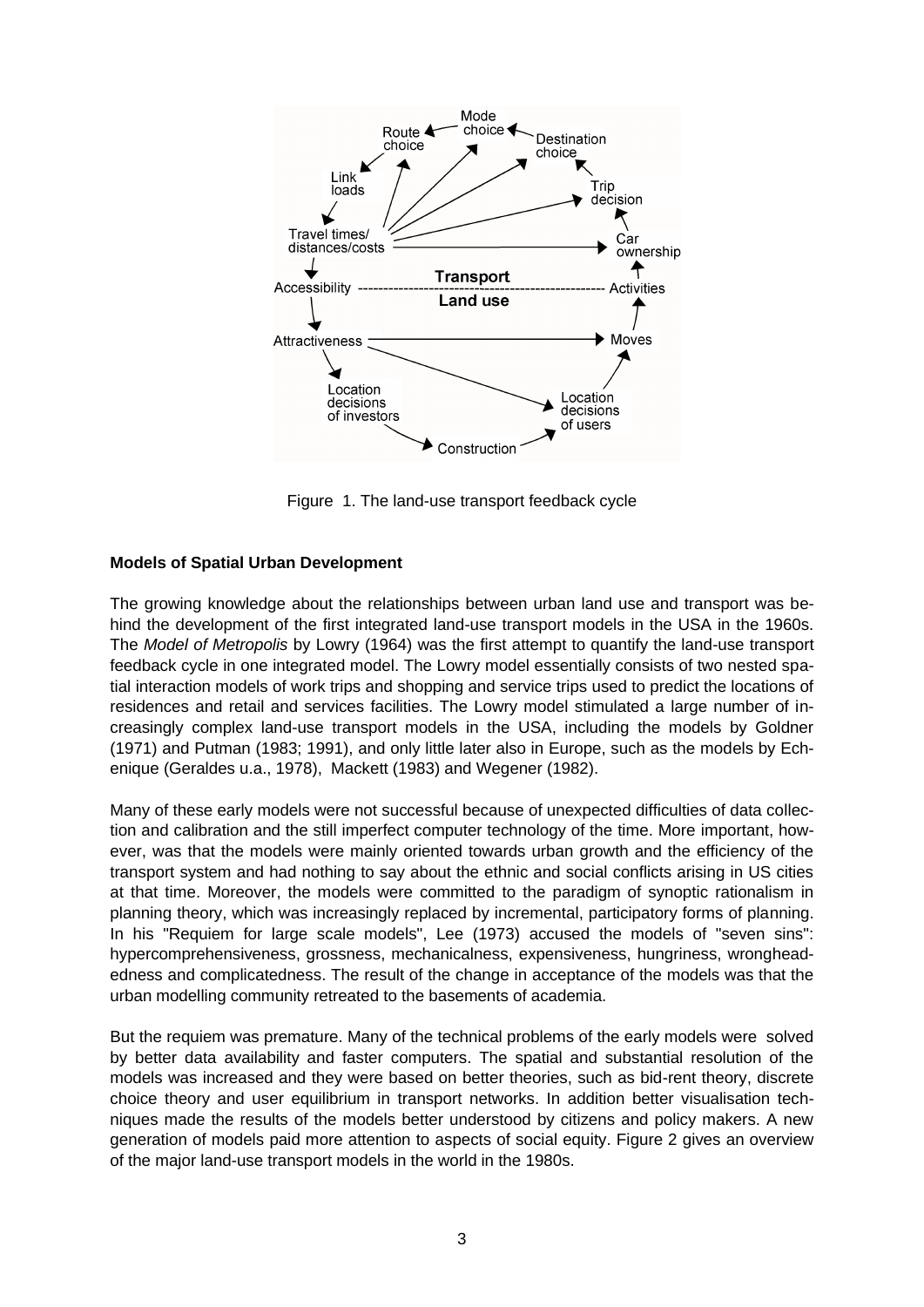

Figure 2. Integrated land-use transport models in the 1980s



Figure 3. Integrated land-use transport models today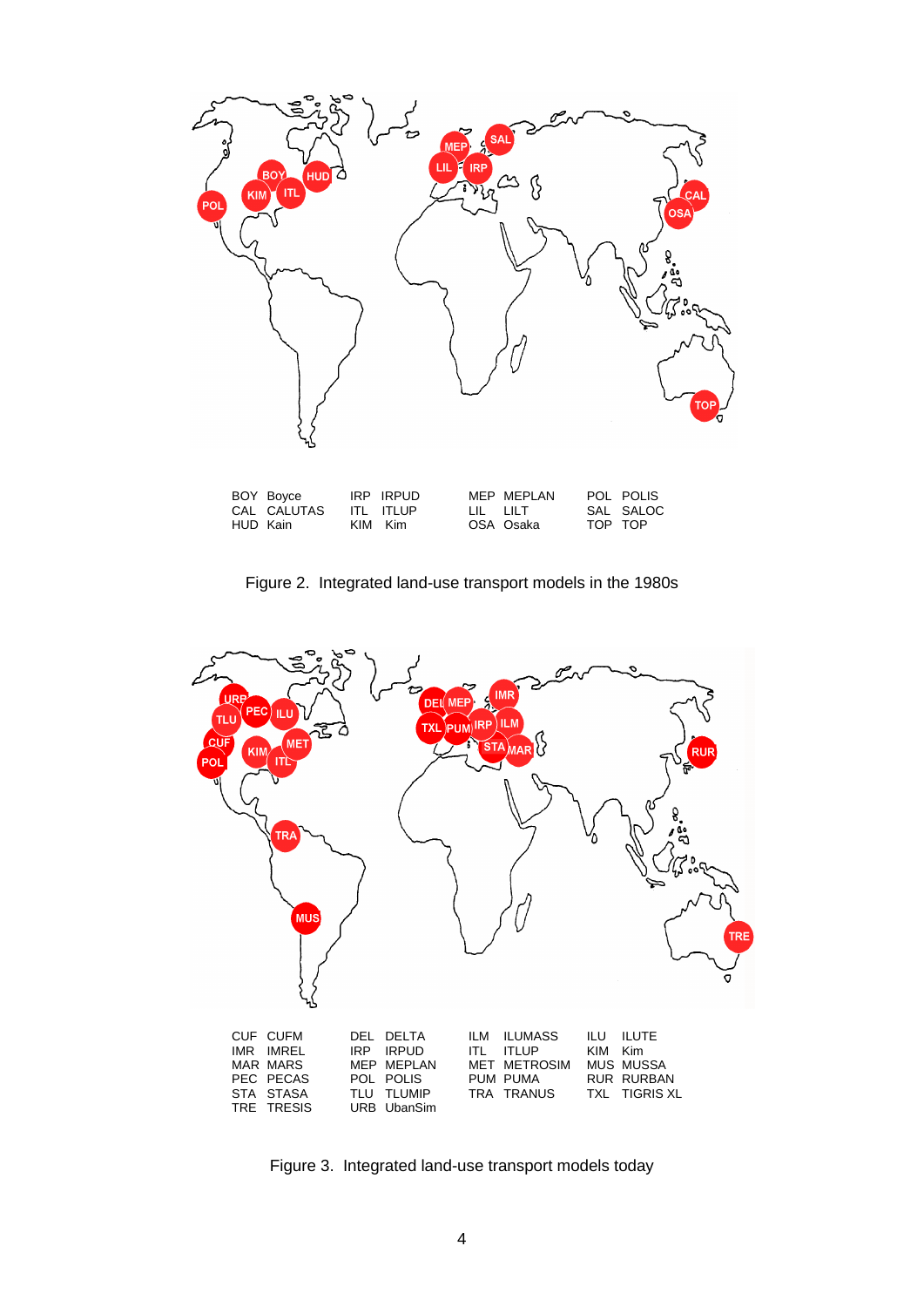The 1990s brought a revival in the development of urban land-use transport models. New environmental legislation in the US required that cities applying for Federal funds for transport investments demonstrate the likely impacts of their projects on land use. This had the effect that virtually all major metropolitan areas in the US maintained an integrated land-use transport model. In Europe the European Commission initiated a large research programme "The City of Tomorrow", in which in several research projects integrated land-use transport models were applied (Marshall and Banister, 2007). Several integrated land-use transport models (TRANUS, ME-PLAN, ITLUP, IMREL, RURBAN, UrbanSim, DELTA and PECAS) were applied in a growing number of metropolitan areas, and the first such models were made available as Open Source on the Internet (TRANUS and UrbanSim).

More recent developments seem to herald an unlimited golden future for urban land-use transport models. New developments in data availability brought about by geographical information systems (GIS) and further advances in computer technology (parallel computing) have removed former technical barriers. New developments in model theory and method, such as activity- and agent-based models, have widened the range of issues that can be studied. A world-wide community of urban modellers meets regularly at conferences, such as the World Conference on Transport Research (WCTR), Computers in Urban Planning and Urban Management (CUPUM) and the Annual Meeting of the Transportation Research Board (TRB). Figure 3 shows the most important integrated land-use transport models in the world today (Wegener, 2004).

However, not all modelling projects were successful. Many large modelling projects failed to deliver in the time available or had to reduce their too ambitious targets. Many applications of established models by others than their authors did not become operational. Many projects got lost in data collection and calibration and did not reach the state of policy analysis. Many projects remained in the academic environment and produced only PhD theses. Many applications of microscopic activity- or agent-based models ignored the pitfalls of stochastic variation and published results with illusionary precision. In addition, most present modelling projects have not yet responded to the new challenges urban planning will face in the future.

## **New Challenges**

The world is changing fast, and so are the problems of urban planning. The first land-use transport models were growth-oriented and mainly addressed technical problems, such as the reduction of urban sprawl and traffic congestion. The second generation of models increasingly considered equity aspects, such as social and ethnic segregation, accessibility of public facilities and distributive issues as who gains and who loses if certain policies are implemented (Wegener, 1994). Today the third generation of models tries to take account of the observed individualisation of lifestyles and preferences by ever greater spatial, temporal and substantial disaggregation. A few models are linked to environmental models to show the impacts of planning policies on greenhouse gas emissions, air quality, traffic noise and open space (Lautso et al., 2004).

However, today new challenges come to the fore that cannot be handled by even the most advanced urban land-use transport models.

The first challenge is the transition from growth to decline foreseeable in many European cities. This does not refer to every form of population decline. With small population decline and moderate economic growth the demand for housing still grows because of decreasing household size and increasing floorspace per capita. The same is true for work places due to the growing floorspace demand per worker. However, if the losses of population and employment become larger than the growth in floorspace demand per capita or per worker, the task is no longer the alloca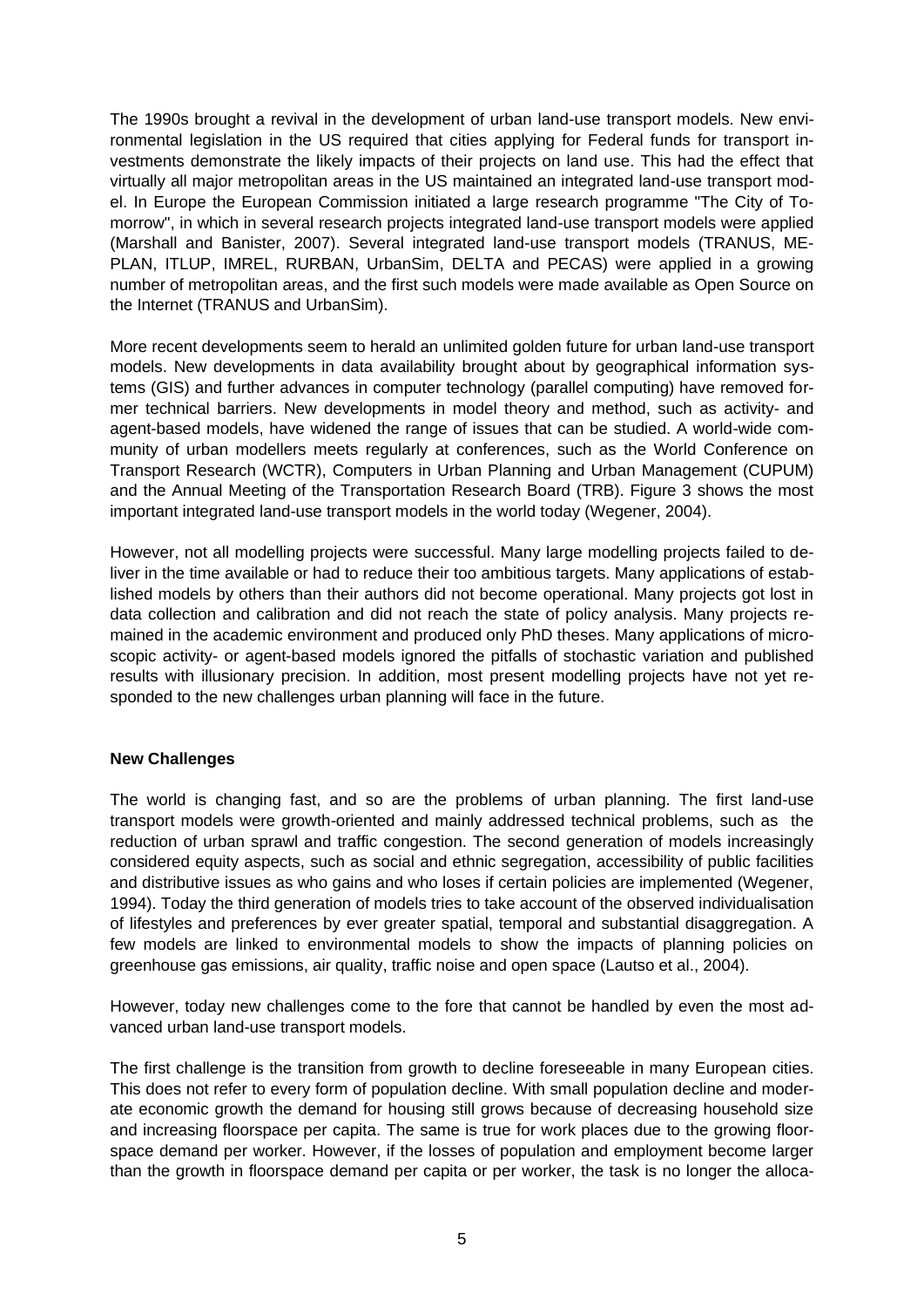tion of growth but the management of decline by new types of policies, such as rehabilitation of neighbourhoods, upgrading of rundown housing or conversion or demolition of derelict or vacant buildings. Only few current urban models are able to handle this.

The second and much larger challenge for the models arises from the possibility of future energy crises and the requirements of climate protection. Both causes are likely to make mobility significantly more expensive. For model design it does not matter whether car trips become more expensive through higher prices for fossil fuels on the world market or through government policies to meet greenhouse gas reduction targets. What matters is that these targets cannot be achieved without rigorous changes in the decision environment of mobility and location in urban areas, in particular without significant increases in the price of fossil fuels.

Most current urban models are not prepared for this. Many of them are not able to model transport policies, such as carbon taxes, emissions trading, road pricing or the promotion of alternative vehicles and fuels, or land use policies, such as strict development controls, improvement of the energy efficiency of buildings or decentralised energy generation. Even fewer models are able to identify population groups or neighbourhoods most affected by such policies or possible problems with access to basic services, such as schools or health facilities, or participation in social and cultural life in low-density suburban or rural areas under high transport costs.

Many current transport models cannot correctly predict the impacts of substantial fuel price increases. Many do not consider travel costs in trip generation, trip distribution and modal choice. Many do not forecast induced or suppressed trips. Many use price elasticities estimated in times of cheap energy. Many do not consider household budgets for housing and travel and model car ownership in relation to disposable household income.

That with land-use transport models plausible forecasts of the impacts of substantial energy price increases can be made was demonstrated by the results of the EU project "Scenarios for the Transport System and Energy Supply and their Potential Effects" (STEPs). They show that with appropriate combinations of transport and land use policies significant reductions in greenhouse gas emissions without unacceptable loss of quality of life can be achieved (Fiorello et al., 2006).

## **Summary**

During and after the energy transition energy for transport will no longer be abundant and cheap but scarce and expensive. This will have fundamental consequences for mobility and location in cities. Land-use transport models calibrated on behaviour observed in the past and not considering the costs of travel and location in relation to household income cannot adequately forecast these consequences. To deal with significantly rising travel costs, land-use transport models must consider basic needs of households which can be assumed to remain relatively constant over time, such as shelter and security at home, accessibility of work, education, retail and necessary services and the constraints of expenditures for housing and travel by household incomes.

To avoid the danger that the models, as in the 1970s, are again rejected by the planning practice, they must adopt seven new rules: (i) less extrapolation of past trends, more openness to fundamental change, (ii) less belief in equilibrium, more attention to dynamics, (iii) less reliance on observed behaviour, more theory on needs, (iv) less consideration to preferences and choices, more taking account of constraints, (v) less emphasis on calibration, more use of plausibility analysis, (vi) less effort on detail, more focus on basic essentials and (vii) less forecasting, more backcasting – don't ask what could be done but what needs to be done.